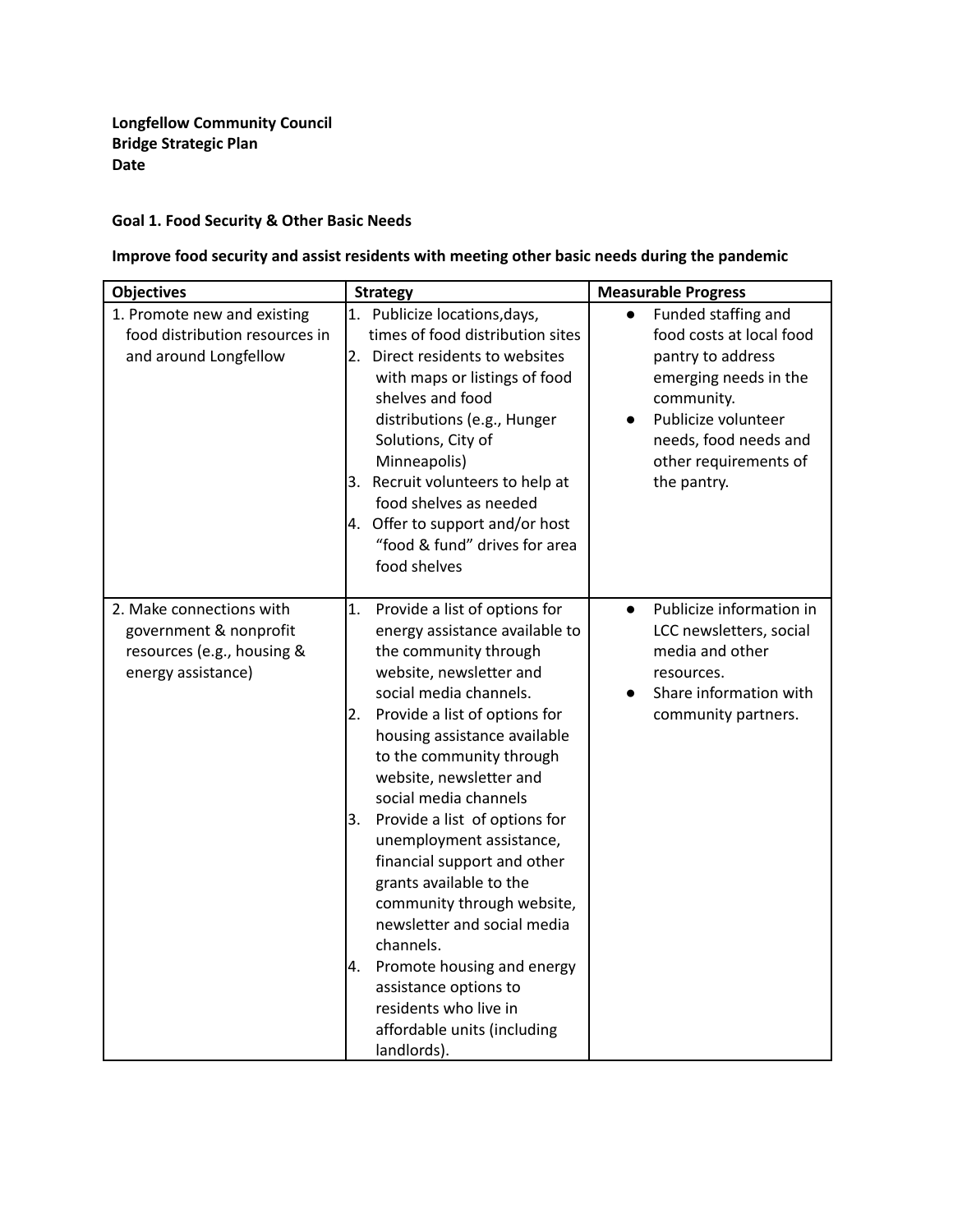| 3. Facilitate new efforts to   | 1.  | Identify and contact           | $\bullet$ | Fund staffing and food   |
|--------------------------------|-----|--------------------------------|-----------|--------------------------|
| provide basic needs assistance |     | nonprofits and other           |           | costs at local food      |
| in Greater Longfellow          |     | organizations that collect     |           | pantry to address        |
|                                |     | non-food necessities, to       |           | emerging needs in the    |
|                                |     | determine needs and how        |           | community.               |
|                                |     | LCC can support; conduct       |           | Use existing             |
|                                |     | non-food necessities drive as  |           | connections with         |
|                                |     | needed.                        |           | southside                |
|                                | I2. | Evaluate other neighborhood    |           | neighborhoods to share   |
|                                |     | association's work to support  |           | ideas and collaborate if |
|                                |     | residents experiencing         |           | appropriate.             |
|                                |     | financial and food insecurity. |           |                          |
|                                |     | Collaborate to provide         |           |                          |
|                                |     | non-food items as              |           |                          |
|                                |     | appropriate.                   |           |                          |
|                                | l3. | Work with area food shelves    |           |                          |
|                                |     | to identify their capacity to  |           |                          |
|                                |     | provide non-food items         |           |                          |

## **Goal 2. Public Safety & Security**

| Improve public safety and security for both individual residents and businesses |  |  |  |
|---------------------------------------------------------------------------------|--|--|--|
|---------------------------------------------------------------------------------|--|--|--|

| <b>Objectives</b>                                                                                                | <b>Strategy</b>                                                                                                                                                                                                                            | <b>Measurable Progress</b>                                                                                                                                                                                                      |  |
|------------------------------------------------------------------------------------------------------------------|--------------------------------------------------------------------------------------------------------------------------------------------------------------------------------------------------------------------------------------------|---------------------------------------------------------------------------------------------------------------------------------------------------------------------------------------------------------------------------------|--|
| 1.<br>Provide support to<br>homeowners and residents<br>to protect their property.                               | 1.<br>Provide grants to<br>homeowners to purchase<br>security lighting.<br>Publicize grant options<br>2.<br>3.<br>Publicize ways to promote<br>community safety--mobile<br>health crisis teams,<br>Minneapolis 311, United Way<br>211 etc. | Develop grant<br>programs, create grant<br>applications, and<br>publicize to the<br>neighborhood.<br>Share information about<br>community safety<br>through social media,<br>newsletter and other<br>communication<br>channels. |  |
| 2. Provide support to local<br>businesses to protect their<br>property                                           | Provide lighting grants<br>1.<br>Research opportunities for<br>2.<br>group purchasing of security<br>services (e.g., alarms)                                                                                                               | Develop grant<br>$\bullet$<br>programs, create grant<br>applications, and<br>publicize to the<br>neighborhood.<br>Complete research of<br>options for security<br>services.                                                     |  |
| Solicit input from community<br>3.<br>on policing and public safety<br>and communicate findings to<br>officials. | 1.<br>Create and distribute survey<br>to the community<br>If possible convene focus<br>12.<br>groups of people who are                                                                                                                     | Conduct neighborhood<br>$\bullet$<br>wide surveys, distribute<br>links and publicize<br>results.                                                                                                                                |  |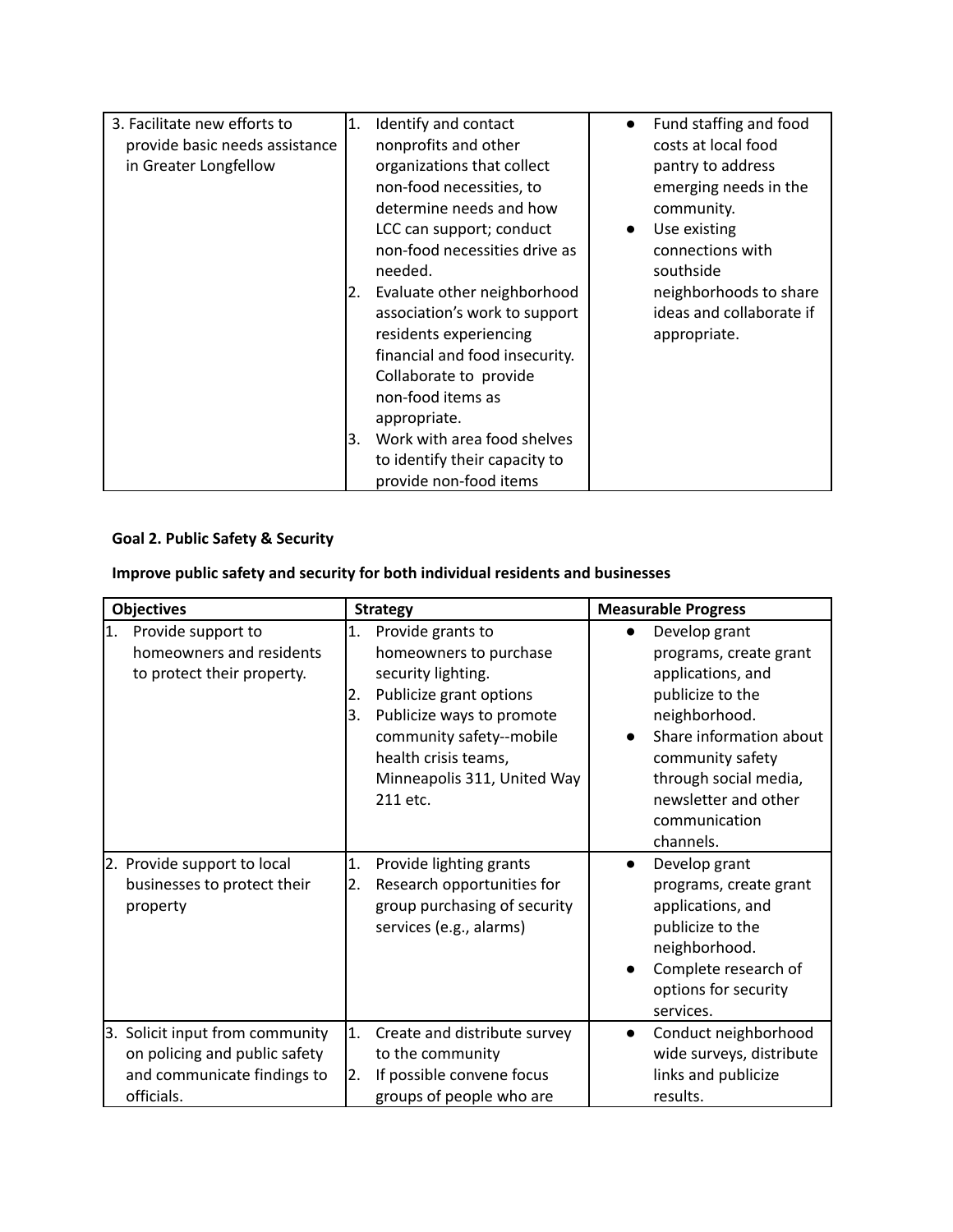|                                                     | most impacted by public<br>safety issues (BIPOC<br>residents, youth, low-income<br>residents, people who've<br>experienced crime, law<br>enforcement, business<br>owners) and solicit their<br>thoughts<br>Share findings with LCC<br>l3.<br>Board, elected<br>representatives and<br>community members | Recruit focus group<br>participants from<br>diverse backgrounds.<br>Conduct focus groups,<br>share findings with<br>officials, Board, and<br>community members. |
|-----------------------------------------------------|---------------------------------------------------------------------------------------------------------------------------------------------------------------------------------------------------------------------------------------------------------------------------------------------------------|-----------------------------------------------------------------------------------------------------------------------------------------------------------------|
| 4.<br>Improve physical safety<br>during the winter. | Organize snow and ice<br>1.<br>removal system for residents<br>who require assistance.<br>Connect residents to free<br>2.<br>sand and salt available in the<br>neighborhood.<br>Create system for neighbors<br>l3.<br>to shovel for other<br>neighbors.                                                 | Created a survey for<br>volunteers to sign up to<br>shovel.<br>Match volunteers and<br>residents in need.                                                       |

## **Goal 3. Rebuilding & Business Support**

**Assist residents in taking an active role to support rebuilding efforts in "Downtown Longfellow," with priority given to rebuilding pre-existing businesses, especially those owned by and serving BIPOC and immigrant residents**

| <b>Objectives</b> |                                                                                                                | <b>Strategy</b>        |                                                                                                                                                                                                                                                                                                                                                                    | <b>Measurable Progress</b> |                                                                                                                                              |
|-------------------|----------------------------------------------------------------------------------------------------------------|------------------------|--------------------------------------------------------------------------------------------------------------------------------------------------------------------------------------------------------------------------------------------------------------------------------------------------------------------------------------------------------------------|----------------------------|----------------------------------------------------------------------------------------------------------------------------------------------|
| 1.                | Ensure the City recognizes<br>LCC and other community<br>partners during decision<br>making about rebuilding.  | 1.<br>2.<br>3.         | Maintain regular<br>communications with City<br>reps and other community<br>partners on all aspects of<br>rebuilding efforts.<br>Convene meetings and<br>facilitate conversations<br>through a variety of methods<br>at decision-making points<br>Promote coalition branding<br>at every opportunity and<br>elevate status of community<br>partners other than LCC |                            | City Council passed a<br>resolution recognizing<br>the efforts of<br>neighborhood<br>organizations in the<br>rebuilding planning<br>process. |
| 2.                | Coordinate with other<br>neighborhood organizations<br>and stakeholders in planning<br>and rebuilding efforts. | $\vert 1. \vert$<br>2. | Participate in Rebuilding<br>Coalition<br>Maintain regular<br>communications with other<br>neighborhood organizations                                                                                                                                                                                                                                              |                            | Staff and board<br>members attended<br>community meetings<br>around the rebuilding<br>process. Provided input                                |